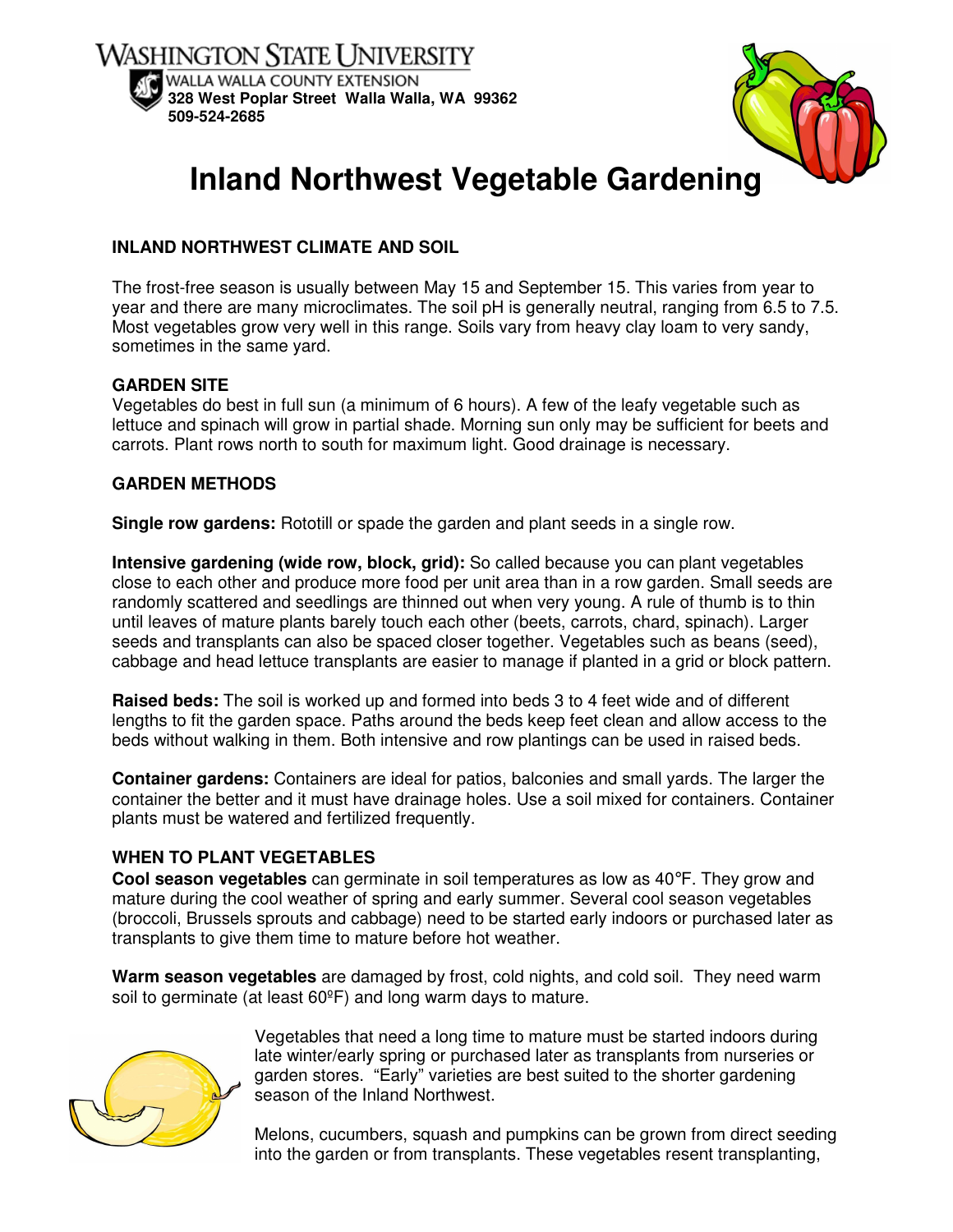but can be started from seed in individual peat pots, which are planted, peat pot and all, into the garden.

**Direct seeding:** Most vegetables are planted from seed directly into prepared vegetable beds. Plant seeds according to depth and spacing recommendations on the seed packet.

**Transplants (bedding plants):** Transplants are vegetables that are grown from seed indoors during the late winter or early spring months to be planted into the garden later. Transplants can be purchased or home grown. To grow successful transplants it is necessary to have a window with full sun most of the day or to grow under fluorescent lights. When buying nursery transplants,



look for stocky plants with a healthy green color and sturdy stems. Buy your plants as close to the planting time as possible unless you have a warm sunny place to keep them until planting time.

Never plant the same crop, or family of crops, in the same place two years in a row. Common vegetable families include:

- Solanaceae: potatoes, tomatoes, eggplant, peppers, tomatillos
- Cucurbits: cucumber, squash, melon
- Brassica: broccoli, Brussels sprouts, cauliflower, cabbage, kale, kohlrabi, mustard, radish, turnips
- Allium: onions, garlic, leeks, scallions
- Legumes: peas, beans, okra

## **GARDEN SCHEDULE** (actual dates will vary from year to year)

#### March 1st

**Indoors:** Start cabbage, cauliflower, broccoli, Brussels sprouts, tomato, and pepper seeds.

#### April 1st to 15th

**Indoors:** Start tomato and eggplant seeds.

**Outdoors:** Plant onion sets or plants, Jerusalem artichokes, asparagus crowns, and rhubarb roots.

## April 15th to May 1st

 **Indoors:** Start cucumber, melon, and squash seeds.

 **Outdoors:** Plant beets, carrots, turnips and other root crops; lettuce, spinach, chard, peas, radishes and potato pieces. Transplant cabbage, cauliflower, broccoli, and Brussels sprouts.

#### May 1st to May 15th

**Outdoors:** Plant beets, carrots, turnips, potatoes. Transplant cabbage, cauliflower, broccoli, Brussels sprouts.

# May 15th to June 1st:

 **Outdoors:** Plant beans and corn. Be prepared to replant these if frost occurs. Transplant cucumbers, melons and squash, tomatoes, peppers, and eggplant.

## June 1st to June 15th:

**Outdoors:** Plant okra seeds, carrots. Transplant tomatoes, peppers, eggplant.

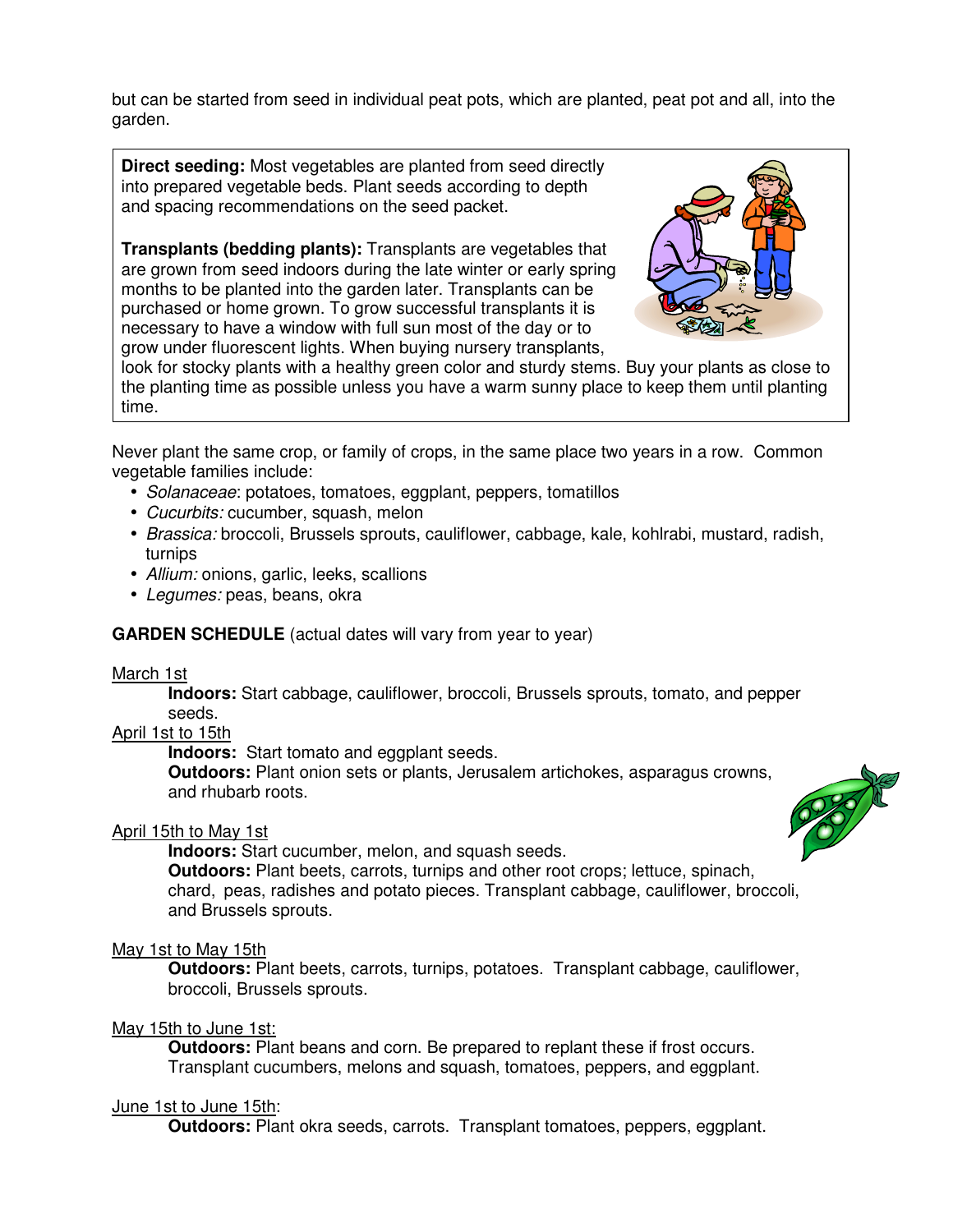# **GARDEN MAINTENANCE**

**Watering:** Most vegetables are grown as an annual crop and need at least an inch of water a week. If it is hot and windy, the garden may need additional watering. Tomatoes, peppers, and summer squash can develop a problem called blossom end rot. This is a dry, dark blotch on the bottom end of the vegetable. It is usually caused when the soil has been kept moist and then allowed to dry out before watering again. Knobby potatoes are also caused by uneven soil moisture conditions.



**Mulching:** Mulching with grass clippings, leaves, or straw helps keep the soil evenly moist. Large amounts of grass clippings should be spread out and dried for a day or so to keep them from smelling in hot weather. Run a lawnmower over large leaves before using, as large leaves can smother small plants. Work these mulches into the ground after harvest to help improve the soil.

- Don't use mulches in vegetable beds until the soil has warmed up (about June 1).
- Don't mulch young seedlings with organic mulches until they are six inches tall.
- Don't use grass clippings from turf that has been treated with herbicides or fertilizer/herbicide combinations. Before using clippings from a lawn care company, check to find out if they are using a herbicide.

**Weeding:** Weeds compete with your vegetables for nutrients and water and may harbor insect pests and diseases. Try to keep ahead of them by hand weeding or hoeing when they are small. Mulching is one of the best ways of controlling weeds. If weeds come through the mulch they are usually easy to pull up. Water a few hours before pulling out large weeds. If the soil is too dry, the weeds will break off; if too wet, the surrounding vegetables may come out as well. Most weeds sprout in the spring. Get good control by weeding before they go to seed. Weeds such as purslane and chickweed will root from any small pieces that are left on the soil. Remove and dispose of them carefully.

- Barnyard manures may contain weeds. Bagged steer manure is usually weed free.
- If beds are in a weedy area, try to keep a weed free strip around the beds.
- In close plantings of vegetables, watch for and remove hidden weeds between plantings.
- In raised beds, the soil is lighter and weeds are easier to pull. Hand weeding and light hoeing is usually sufficient.

**Fertilizing:** If the soil in your vegetable garden or raised beds is "native soil", it is probably high in phosphorus, potassium and calcium. It is frequently low in nitrogen and may be low in sulfur. You may wish to have your soil tested to see if this is true in your garden.

Some gardeners buy soil from landscape suppliers to supplement the soil in their vegetable gardens or to build raised beds. These soils may not have many natural nutrients and some contain sawdust. Use extra nitrogen the first year or two to compensate for the nitrogen loss as the sawdust breaks down.

If raised beds have been amended with a large proportion of soil-less mix (peat moss, vermiculite, perlite or clean sand), then a complete fertilizer such as 5-10-10, 10-10-10 or 10-20- 20 with trace elements will be needed. Pale yellow leaves and stunted growth are signs of nutrient deficiencies. Follow the directions on the label. Do not over fertilize.